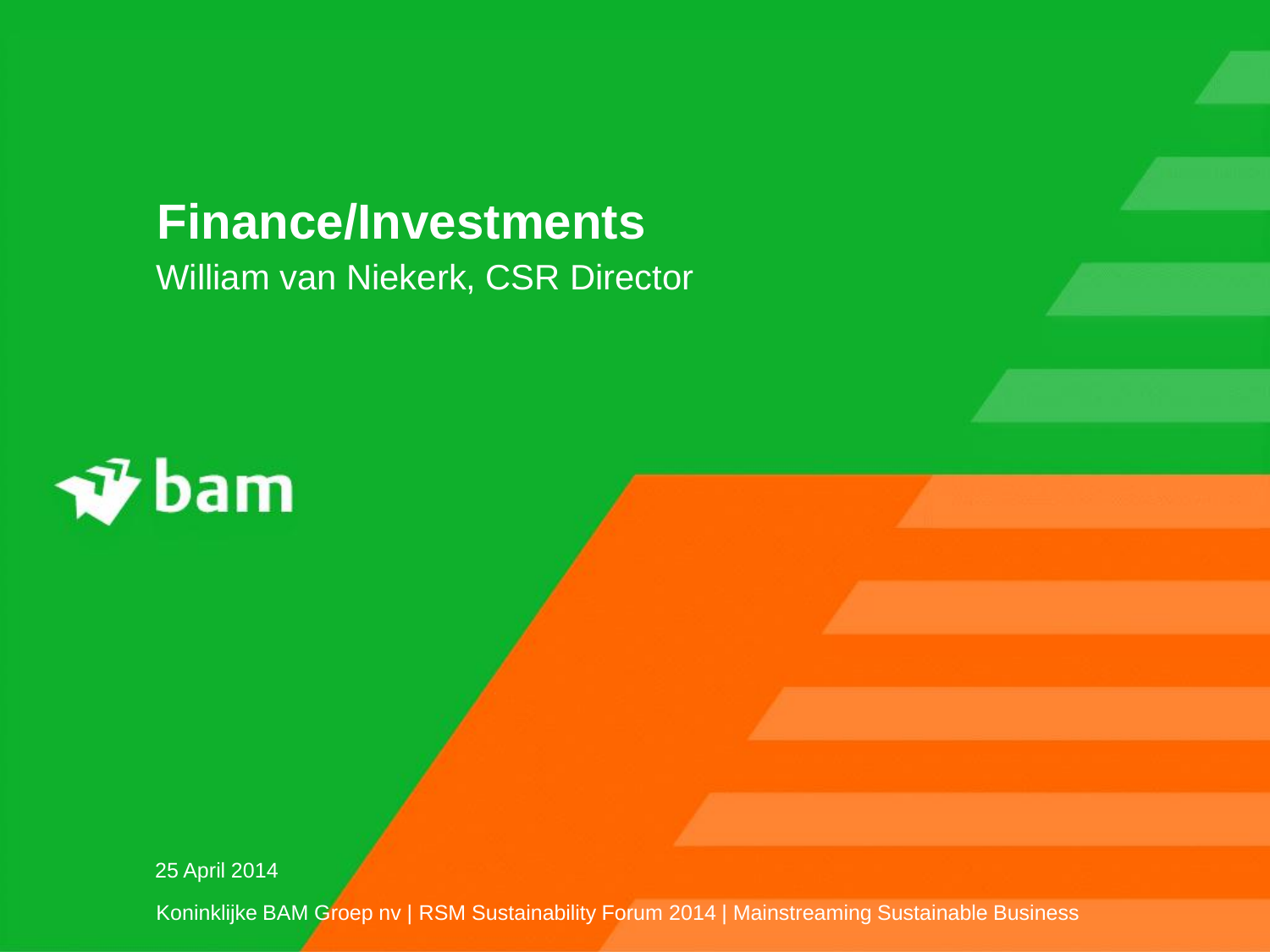

Our goal

Our BAM brand

Our projects and offices

Our employees



How we contribute How our projects contribute How we show our commitment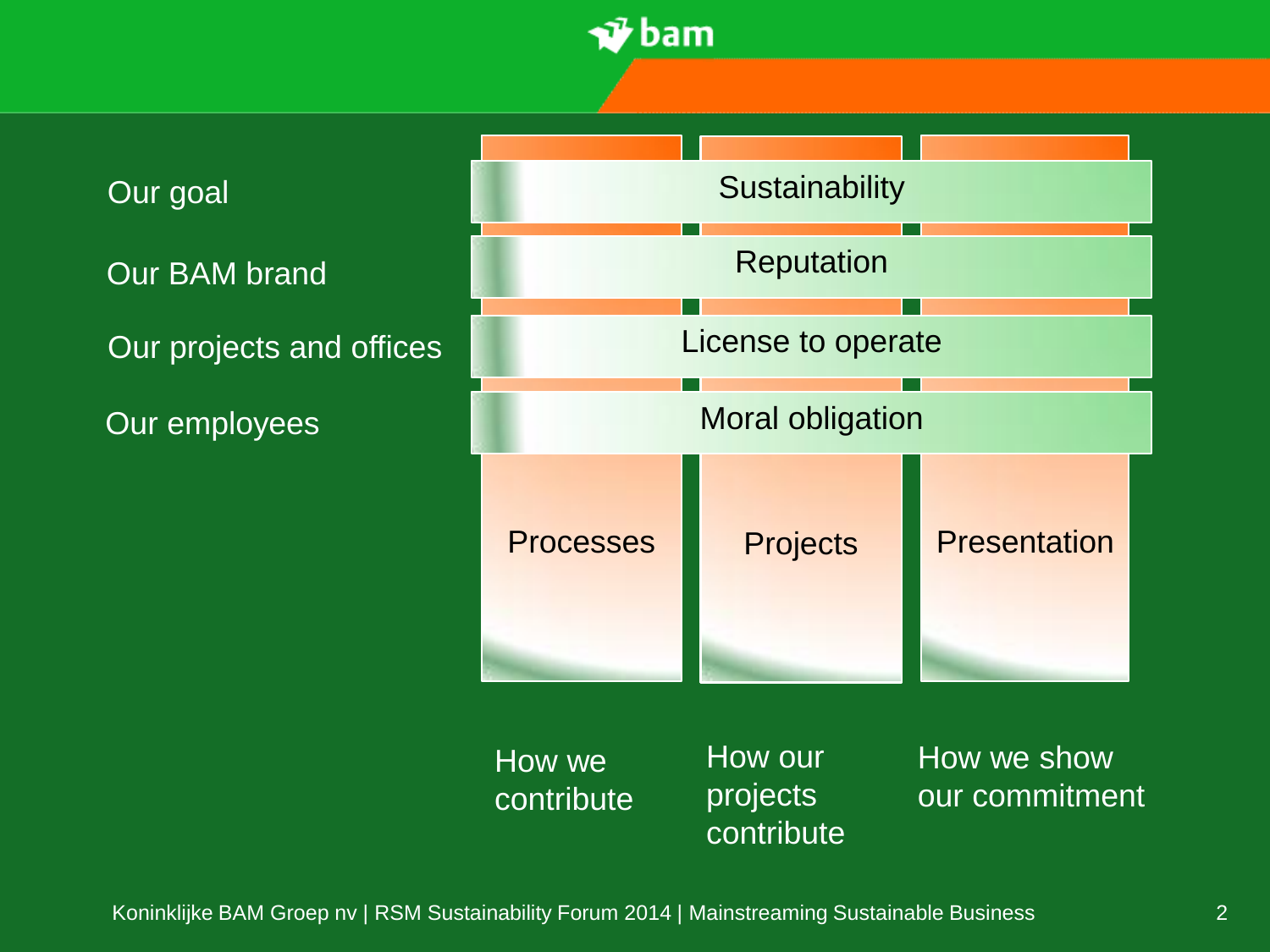





**Transparantiebenchmark 2013** De Kristal 2013

#### *grand average*

- 1. Royal Philips
- **2. Royal BAM Group** 
	- Heineken
	- ING Group
- 5. GDF Suez

Hitachi

Royal KPN

- 8. Akzo Nobel
- 9. Reed Elsevier Group

10.Royal Dutch Shell

- 1. Royal Philips
- 2. Reed Elsevier Group
- 3. Heineken
- **4. Royal BAM Group**

DSM

- 6. ArcelorMittal
- 7. Unilever

KPN

9. AkzoNobel

Ahold

- 1. Royal Philips (winner)
	- Akzo Nobel
- 3. Royal KPN

Achmea

**5. Royal BAM Group DSM** 

NS

- 8. Beelen Groep
- 9. Havenbedrijf Rotterdam
- 10. Heineken
- 1. Royal Philips
- **2. Royal BAM Group**
- 3. Heineken

KPN

- 5. Akzo Nobel
- 6. DSM
- 7. Reed Elsevier
- 8. ING
- 9. Achmea
- 10. NS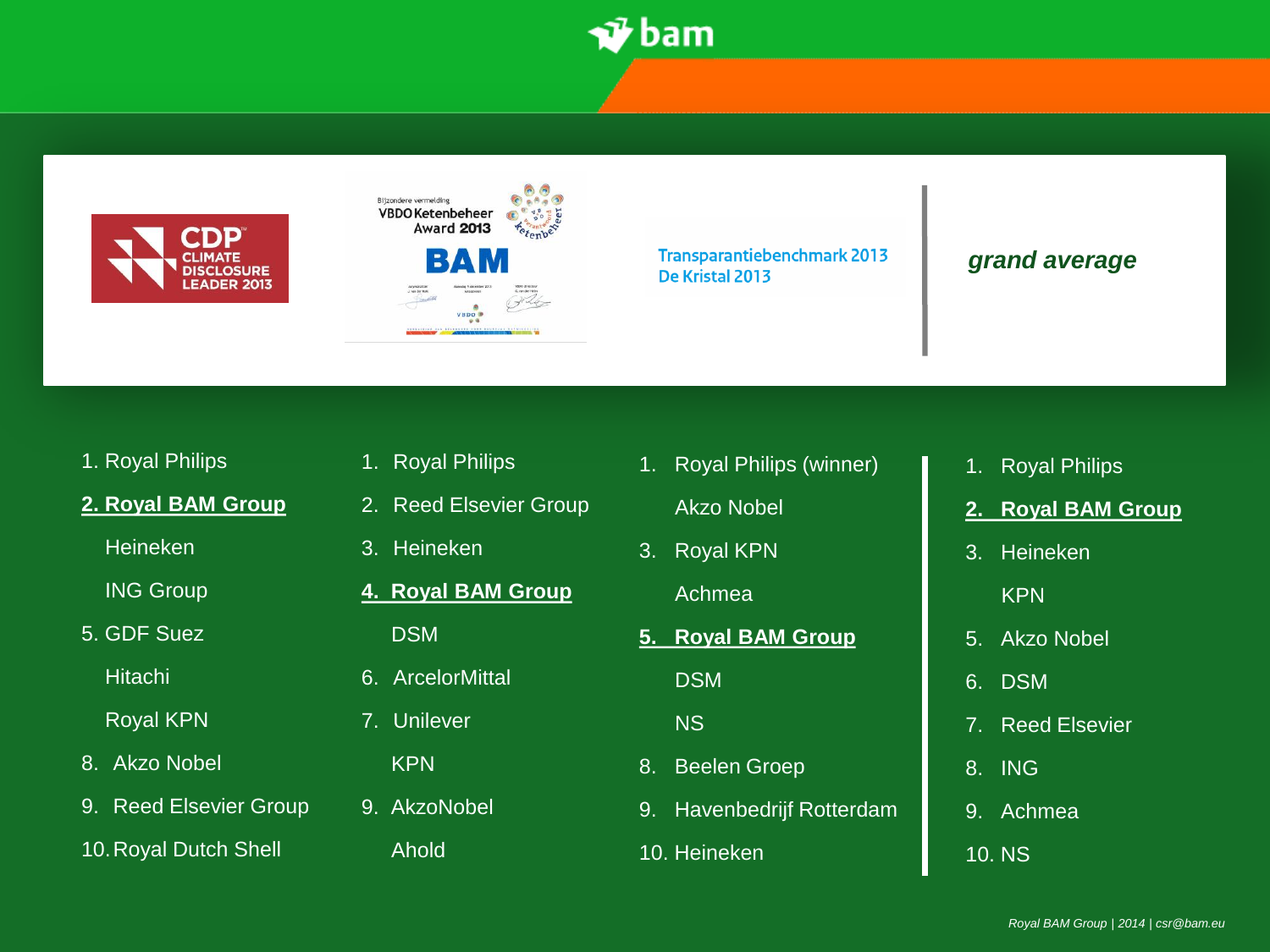

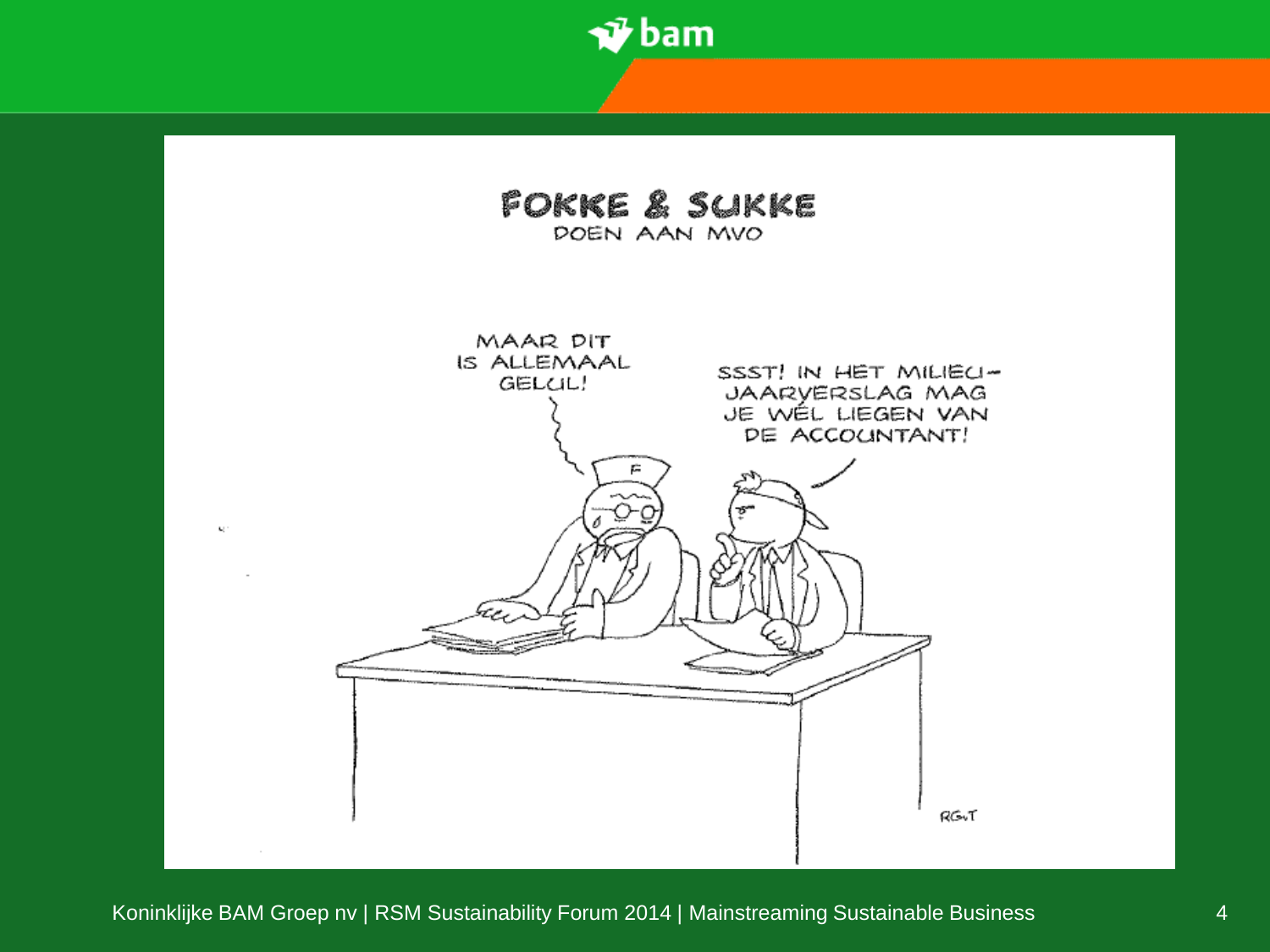

# **Why CDP ?**







**Integrating climate** change into business strategy

CDP Benelux 150 Climate Change Report 2012 On behalf of 655 investors with assets of US\$ 78 trillion

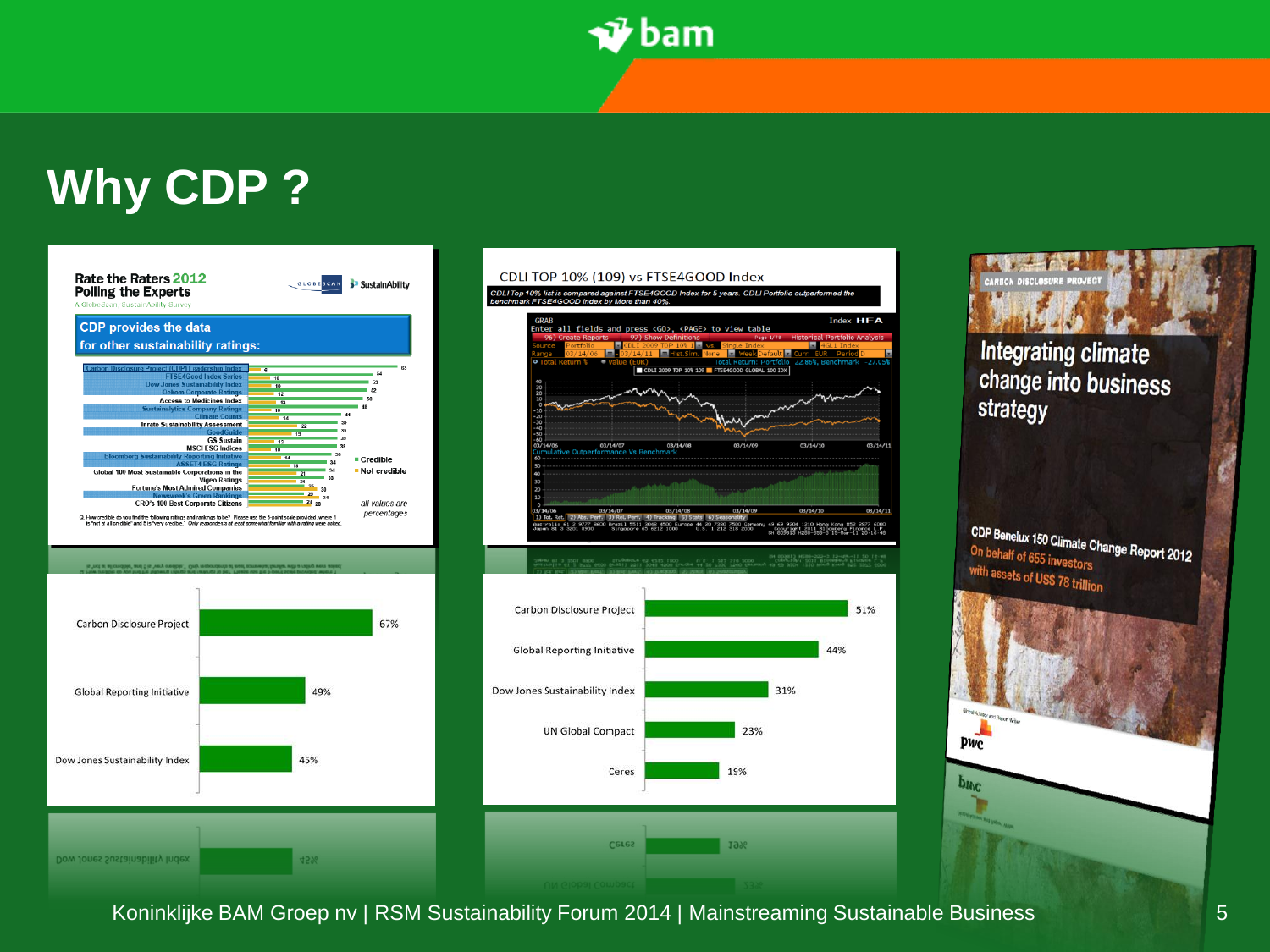

# Distribution gas consumption on national scale *Source: Energietrends 2012*

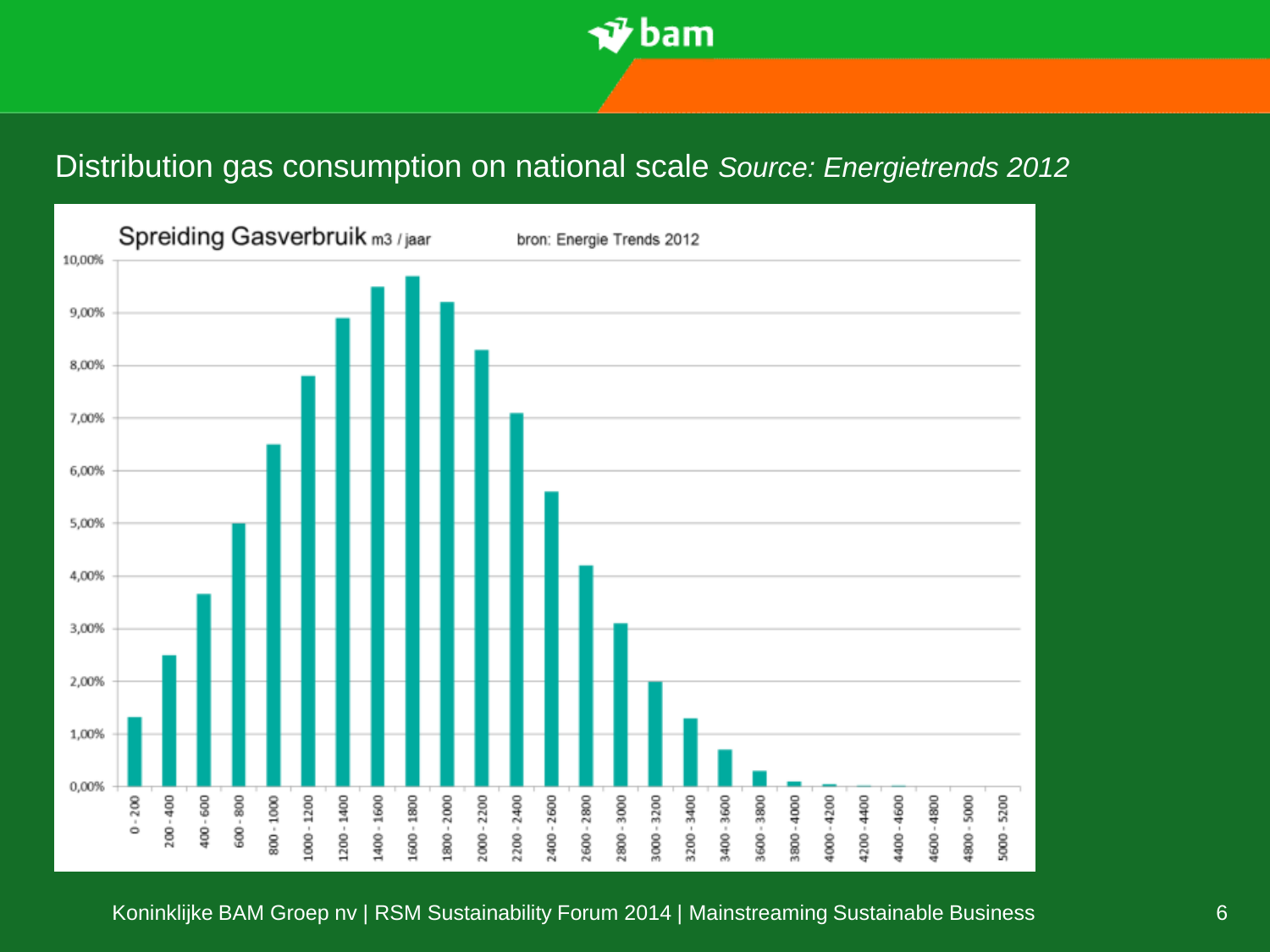

# Distribution electricity consumption on national scale *Source: Energietrends 2012*

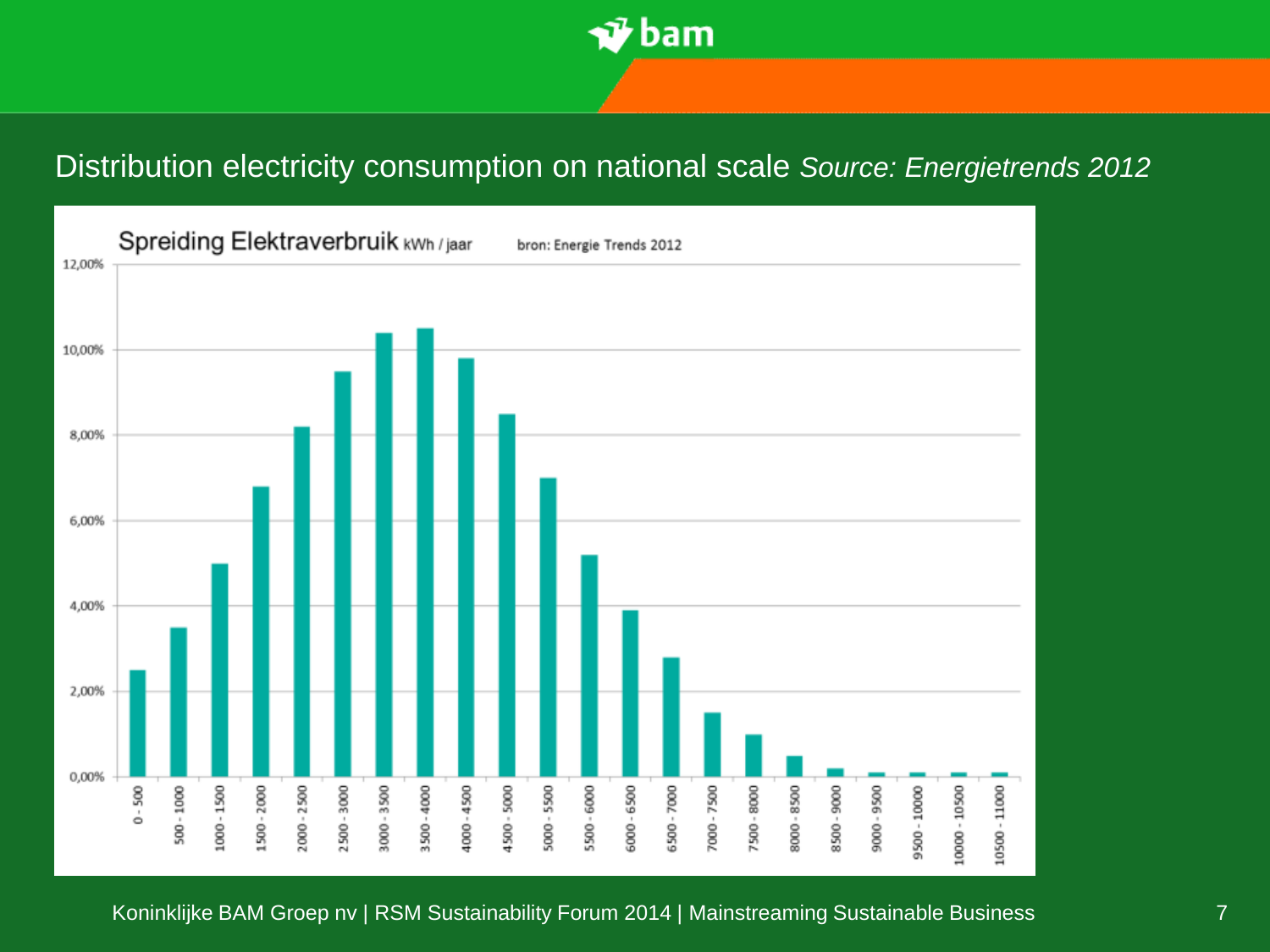

### Distribution heat consumption on project scale *Source: BAM*

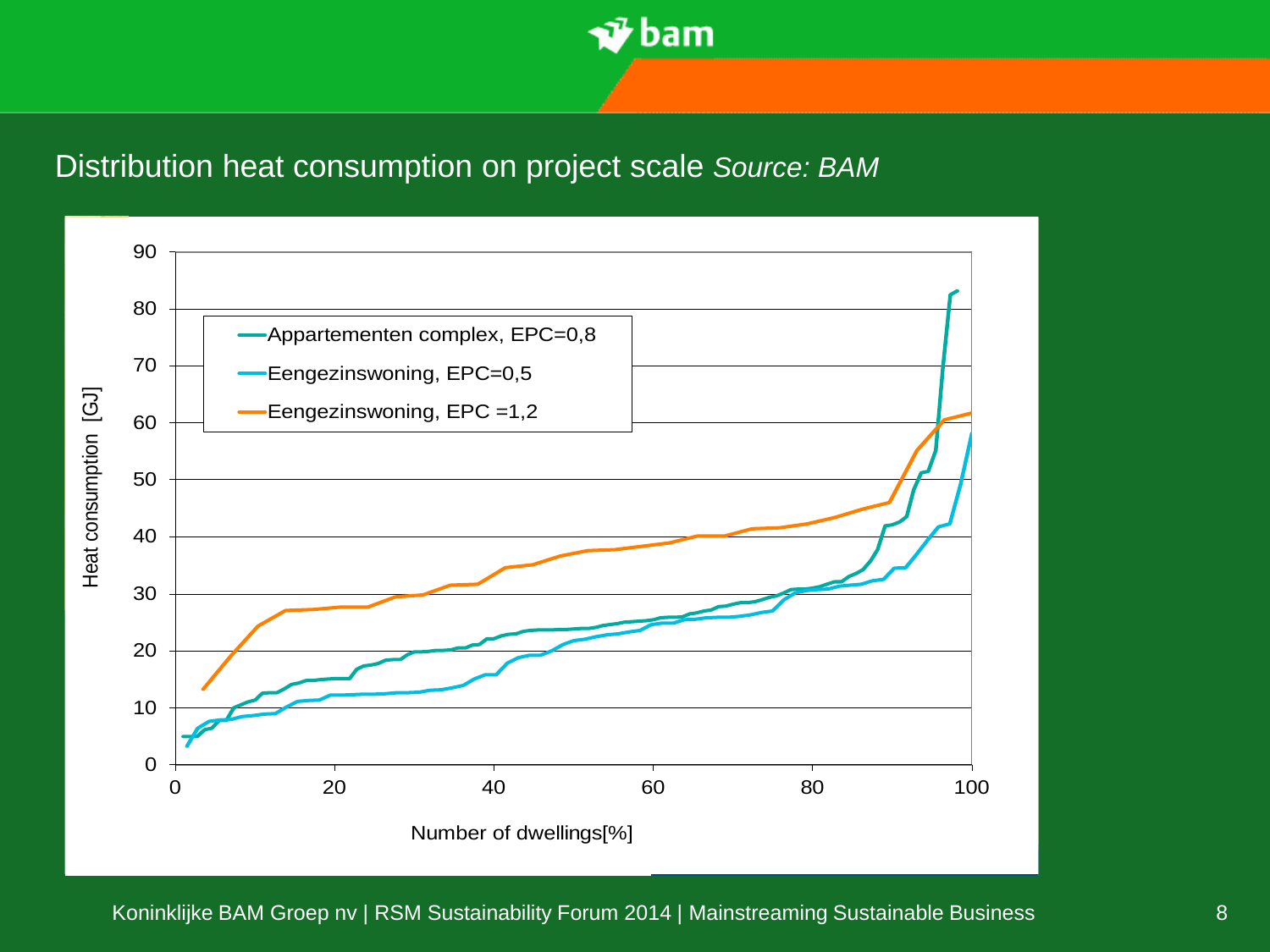

# Energy cost distribution on project scale *Source: BAM*

| <b>bewoners</b><br>profiel | aantal               | percentage | energienota |     | energienota   |     | inkomsten SPV |        |
|----------------------------|----------------------|------------|-------------|-----|---------------|-----|---------------|--------|
|                            | bewoners             |            | per maand   |     | ex. vastrecht |     | per maand     |        |
| $\overline{1}$             | 6                    | 3%         | €           | 103 | €             | 81  | €             | 486    |
| $\overline{2}$             | 17                   | 9%         | €           | 130 | €             | 108 | €             | 1.836  |
| $\overline{\mathbf{3}}$    | 28                   | 15%        | €           | 156 | €             | 134 | €             | 3.752  |
| $\overline{4}$             | 39                   | 21%        | €           | 183 | €             | 161 | €             | 6.279  |
| $5\phantom{.}$             | 36                   | 19%        | €           | 210 | €             | 188 | €             | 6.768  |
| $6\phantom{.}6$            | 30                   | 16%        | €           | 234 | €             | 212 | €             | 6.360  |
| $\overline{7}$             | 19                   | 10%        | €           | 258 | €             | 236 | €             | 4.484  |
| 8                          | 9                    | 5%         | €           | 283 | €             | 261 | €             | 2.349  |
| 9                          | $\overline{4}$       | 2%         | €           | 307 | €             | 285 | €             | 1.140  |
|                            | 188                  | 100%       |             |     |               |     | €             | 33.473 |
|                            | Gemiddeld per woning |            | €           | 200 |               |     | €             | 178    |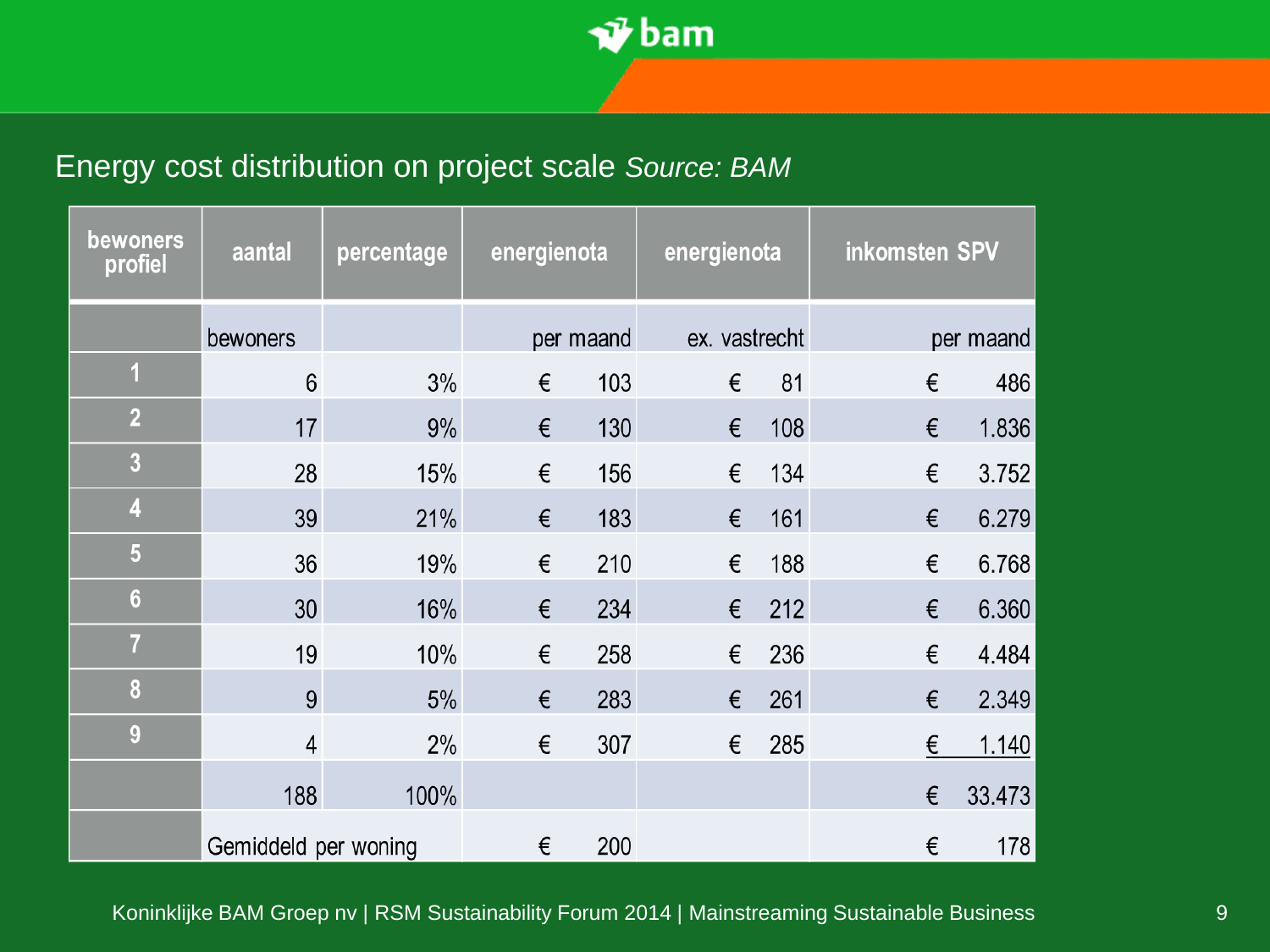

### Energy distribution on project scale *Source: Gebieden Energie Neutraal*

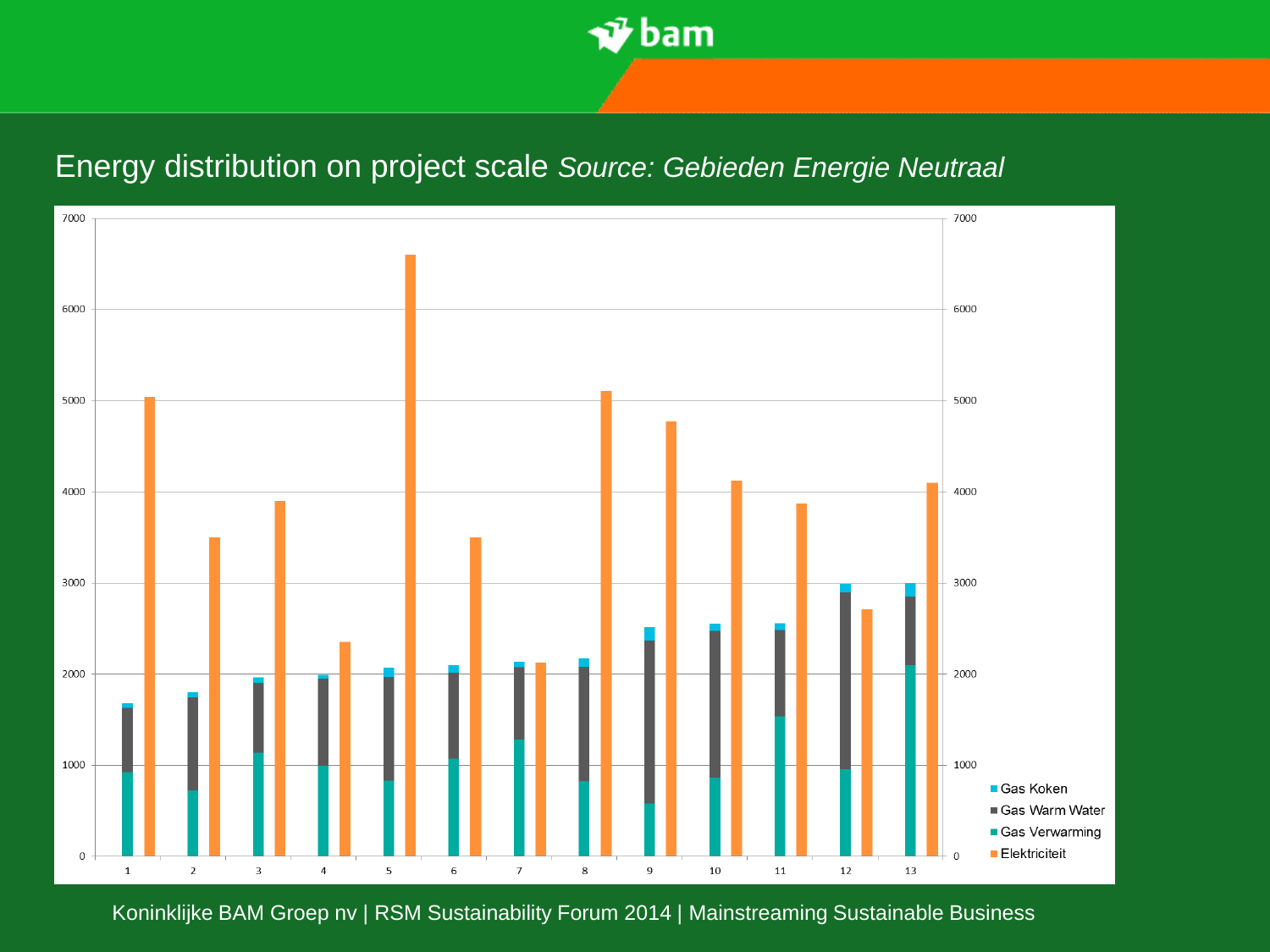

# Preliminary conclusions:

- *1. People use energy, not buildings*
- *2. Energy cost are approaching rental cost*
- *3. We, the Dutch households, burn 13 Billion Euro every year*

# *Paradigm*

- *1. Current innovation provides the opportunity to go energy neutral*
- *2. The construction industry can compete with the energy companies*
- *3. We can invest 13 Billion Euro per year in construction*

# *Work shop*

- *1. Who should provide equity?*
- *2. Which cash flow model should be used?*
- *3. How to involve the current XS and the current XL consumers?*